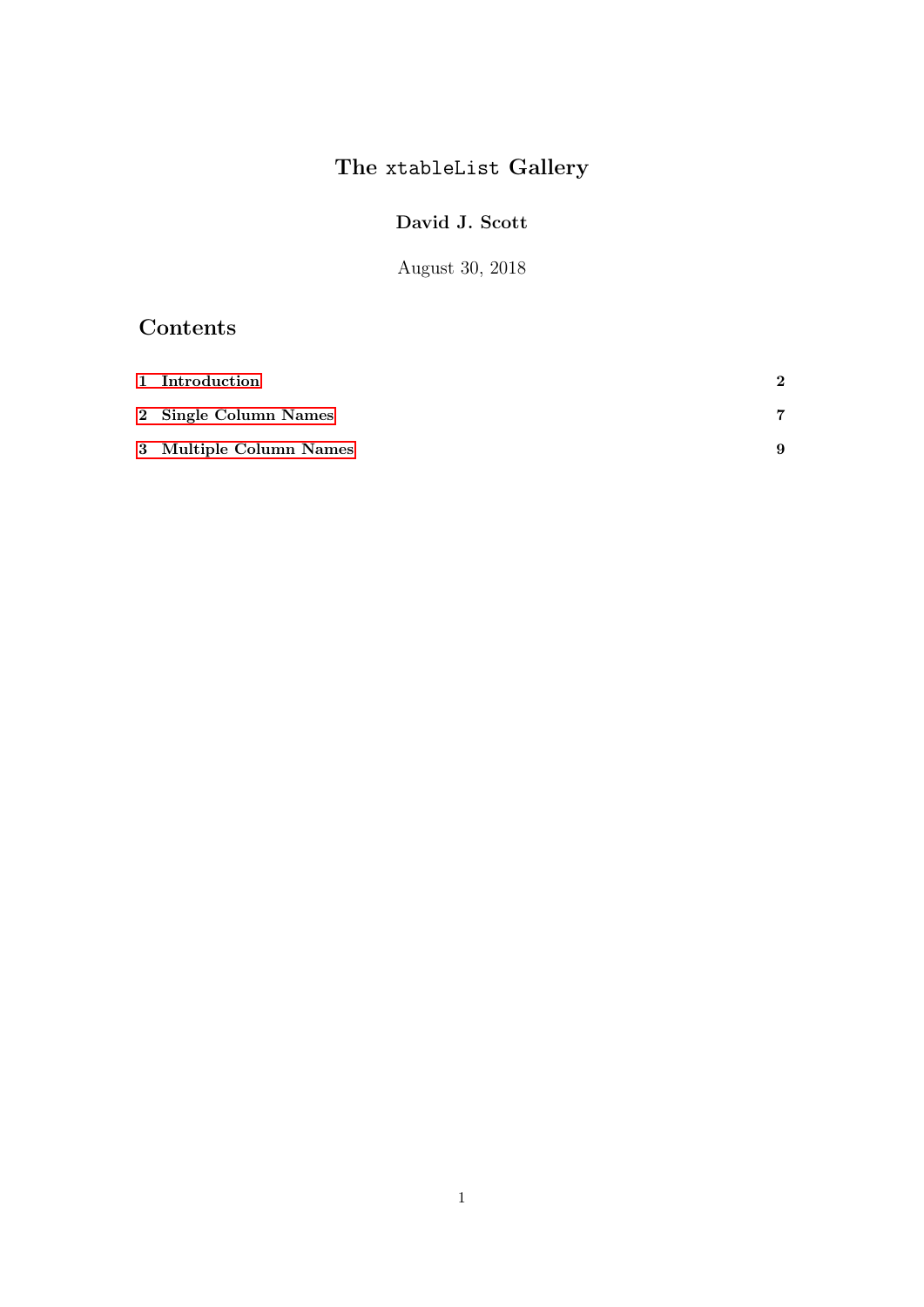#### <span id="page-1-0"></span>Introduction  $\mathbf{1}$

This document represents a test of the functions in **xtable** which deal with lists of dataframes.

The first step is to load the package and set some options for this document.

```
library(xtable)
options(xtable.floating = FALSE)options(xtable.timestamp = "")optionswidth = 60)
```
Next we create a list of dataframes with attributes.

```
require(xtable)
data(mtcars)
mtcars \leq mtcars[, 1:6]
mtcarsList < - split(mtcars, f = mtcars### Reduce the size of the list elements
mtcarsList[[1]] \leftarrow mtcarsList[[1]][1,]mtcarsList[[2]] \leftarrow mtcarsList[[2]][1:2,]mtcarsList[[3]] \leftarrow mtcarsList[[3]][1:3,]attr(mtcarsList, "subheadings") <- paste0("Number of cylinders = ",
                                          names(mtcarsList))
attr(mtcarsList, "message") <- c("Line 1 of Message",
                                 "Line 2 of Message")
str(mtcarsList)
## List of 3
## $ 4: 'data.frame': 1 obs. of 6 variables:
##..$ mpg : num 22.8
##..$ cyl : num 4
##..$ disp: num 108
##\ldots$ hp : num 93
##.$ drat: num 3.85
   .5 wt : num 2.32
#### $ 6: 'data.frame': 2 obs. of 6 variables:
    ..$ mpg : num [1:2] 21 21
##..$ cyl : num [1:2] 6 6
####..$ disp: num [1:2] 160 160
##..$ hp : num [1:2] 110 110
    \ldots$ drat: num [1:2] 3.9 3.9
####...$ wt : num [1:2] 2.62 2.88
## $ 8: 'data.frame': 3 obs. of 6 variables:
    \therefore $ mpg : num [1:3] 18.7 14.3 16.4
##..$ cyl : num [1:3] 8 8 8
##..$ disp: num [1:3] 360 360 276
##..$ hp : num [1:3] 175 245 180
####..$ drat: num [1:3] 3.15 3.21 3.07
##\ldots$ wt : num [1:3] 3.44 3.57 4.07
## - attr(*, "subheadings")= chr [1:3] "Number of cylinders = 4" "Number of cylinders = 6" "Numb
## - attr(*, "message")= chr [1:2] "Line 1 of Message" "Line 2 of Message"
attributes(mtcarsList)
## $names
## [1] "4" "6" "8"
#### $subheadings
## [1] "Number of cylinders = 4" "Number of cylinders = 6"
```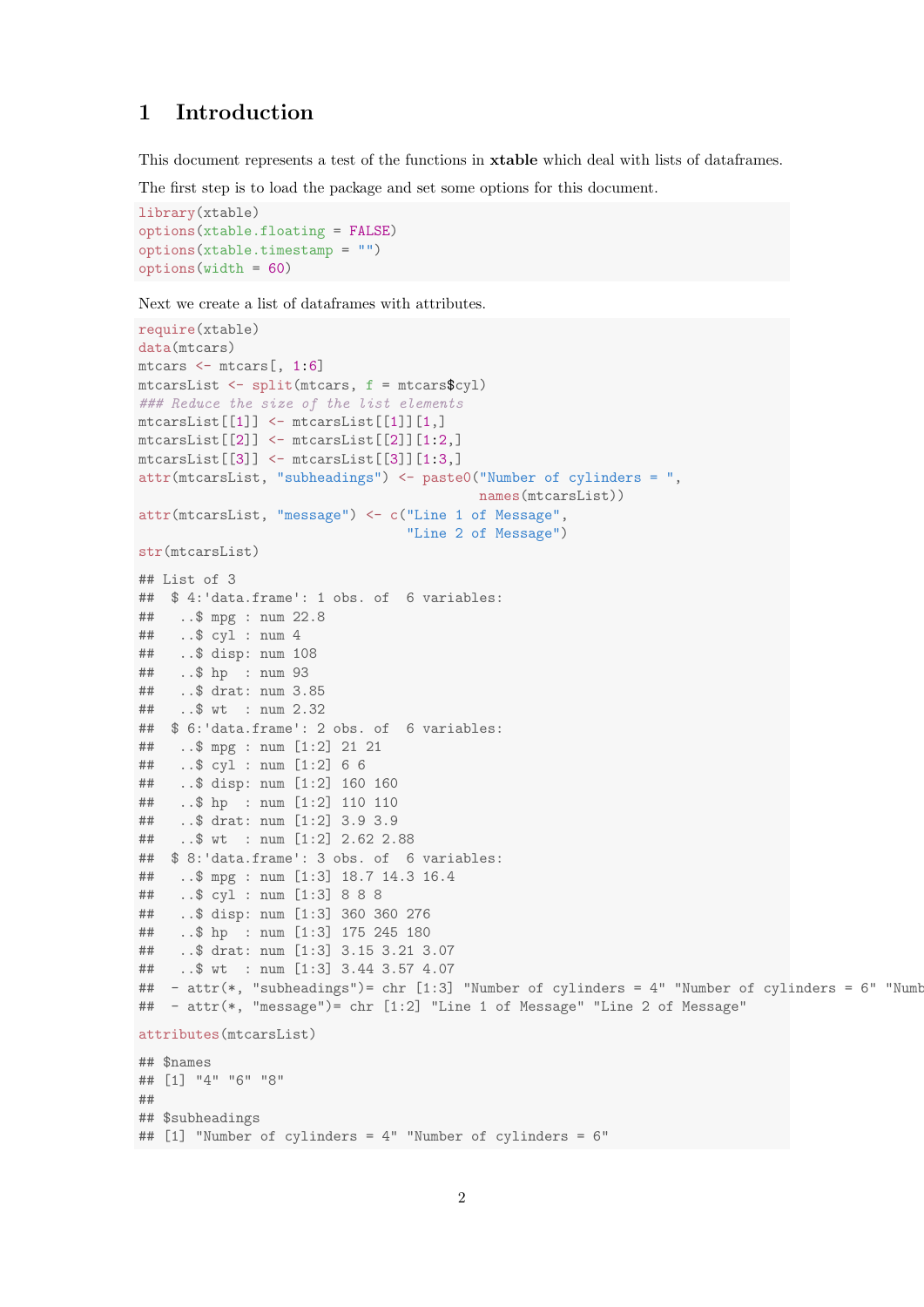```
## [3] "Number of cylinders = 8"
##
## $message
## [1] "Line 1 of Message" "Line 2 of Message"
```
Now create a list of xtable objects.

```
xList <- xtableList(mtcarsList)
str(xList)
## List of 3
## $ :Classes 'xtable' and 'data.frame': 1 obs. of 6 variables:
## ..$ mpg : num 22.8
## ..$ cyl : num 4
## ..$ disp: num 108
## ..$ hp : num 93
## ..$ drat: num 3.85
## ..$ wt : num 2.32
## ..- attr(*, "align") = chr [1:7] "r" "r" "r" "r" ...## ..- attr(*, "digits")= num [1:7] 0 2 2 2 2 2 2
## ..- attr(*, "display")= chr [1:7] "s" "f" "f" "f" ...
## ..- attr(*, "subheading")= chr "Number of cylinders = 4"
## $ :Classes 'xtable' and 'data.frame': 2 obs. of 6 variables:
## ..$ mpg : num [1:2] 21 21
## ..$ cyl : num [1:2] 6 6
## ..$ disp: num [1:2] 160 160
## ..$ hp : num [1:2] 110 110
## ..$ drat: num [1:2] 3.9 3.9
## ..$ wt : num [1:2] 2.62 2.88
## ..- attr(*, "align") = chr [1:7] "r" "r" "r" "r" ...## ..- attr(*, "digits")= num [1:7] 0 2 2 2 2 2 2
## ..- attr(*, "display")= chr [1:7] "s" "f" "f" "f" ...
## ..- attr(*, "subheading")= chr "Number of cylinders = 6"
## $ :Classes 'xtable' and 'data.frame': 3 obs. of 6 variables:
## ..$ mpg : num [1:3] 18.7 14.3 16.4
## ..$ cyl : num [1:3] 8 8 8
## ..$ disp: num [1:3] 360 360 276
## ..$ hp : num [1:3] 175 245 180
## ..$ drat: num [1:3] 3.15 3.21 3.07
## ..$ wt : num [1:3] 3.44 3.57 4.07
## ..- attr(*, "align")= chr [1:7] "r" "r" "r" "r" ...
## ..- attr(*, "digits")= num [1:7] 0 2 2 2 2 2 2
## ..- attr(*, "display")= chr [1:7] "s" "f" "f" "f" ...
## ..- attr(*, "subheading")= chr "Number of cylinders = 8"
## - attr(*, "message")= chr [1:2] "Line 1 of Message" "Line 2 of Message"
## - attr(*, "class")= chr "xtableList"
```
Create an alternative version where the lists have different values for digits.

xList1  $\leftarrow$  xtableList(mtcarsList, digits =  $c(0,2,0,0,0,1,2)$ ) str(xList1) ## List of 3 ## \$ :Classes 'xtable' and 'data.frame': 1 obs. of 6 variables: ## ..\$ mpg : num 22.8 ## ..\$ cyl : num 4 ## ..\$ disp: num 108 ## ..\$ hp : num 93 ## ..\$ drat: num 3.85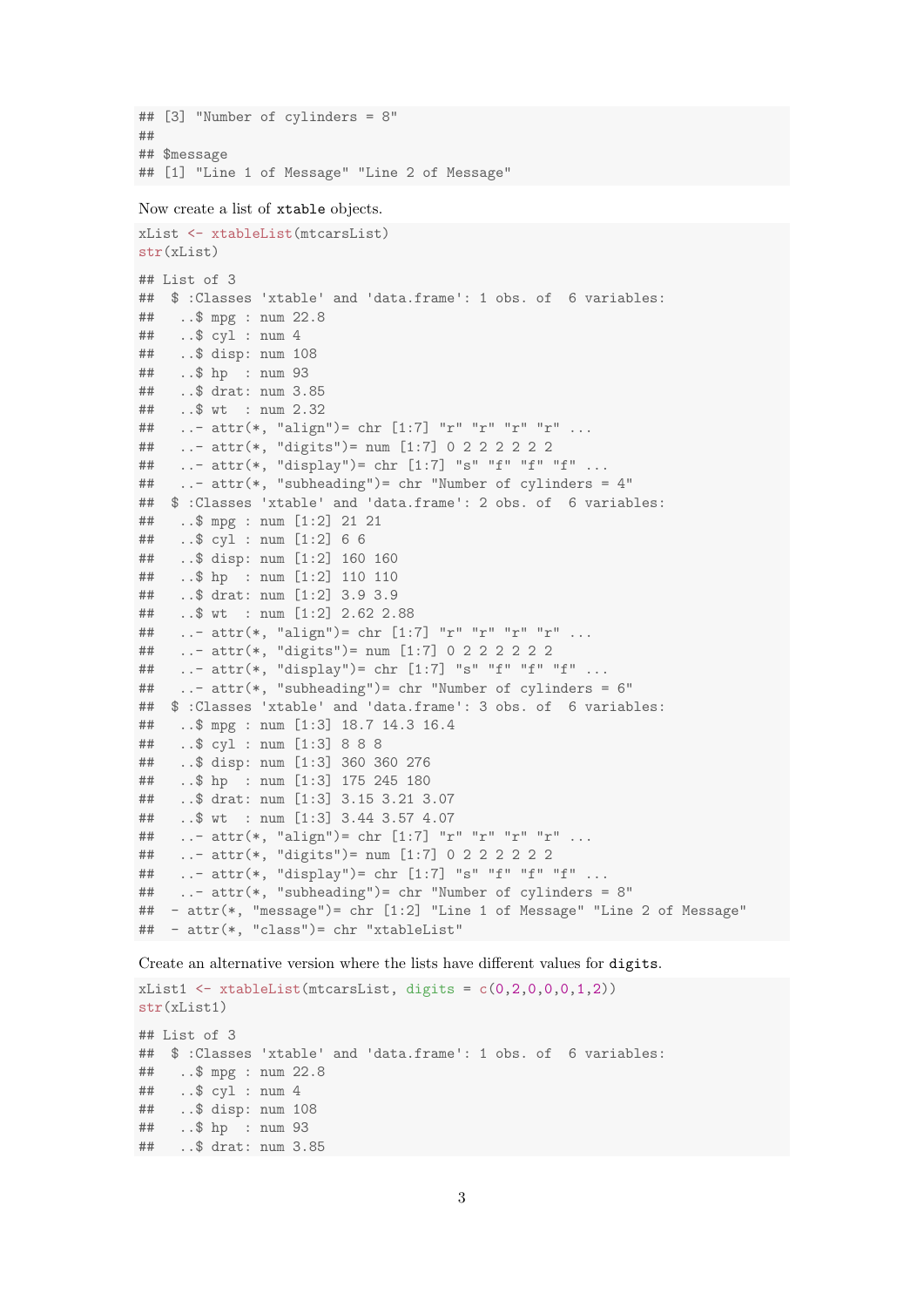```
## ..$ wt : num 2.32
## ..- attr(*, "align")= chr [1:7] "r" "r" "r" "r" ...
## ..- attr(*, "digits")= num [1:7] 0 2 0 0 0 1 2
## ..- attr(*, "display")= chr [1:7] "s" "f" "f" "f" ...
## ..- attr(*, "subheading")= chr "Number of cylinders = 4"
## $ :Classes 'xtable' and 'data.frame': 2 obs. of 6 variables:<br>## . $ mpg : num [1:2] 21 21
    ..$ mpg : num [1:2] 21 21
## ..$ cyl : num [1:2] 6 6
## ..$ disp: num [1:2] 160 160
## ..$ hp : num [1:2] 110 110
## ..$ drat: num [1:2] 3.9 3.9
## ..$ wt : num [1:2] 2.62 2.88
## ..- attr(*, "align") = chr [1:7] "r" "r" "r" "r" ...## ..- attr(*, "digits")= num [1:7] 0 2 0 0 0 1 2
## ..- attr(*, "display")= chr [1:7] "s" "f" "f" "f" ...
## ..- attr(*, "subheading")= chr "Number of cylinders = 6"
## $ :Classes 'xtable' and 'data.frame': 3 obs. of 6 variables:
## ..$ mpg : num [1:3] 18.7 14.3 16.4
## ..$ cyl : num [1:3] 8 8 8
## ..$ disp: num [1:3] 360 360 276
## ..$ hp : num [1:3] 175 245 180
## ..$ drat: num [1:3] 3.15 3.21 3.07
## ..$ wt : num [1:3] 3.44 3.57 4.07
## ..- attr(*, "align")= chr [1:7] "r" "r" "r" "r" ...
## ..- attr(*, "digits")= num [1:7] 0 2 0 0 0 1 2
## ..- attr(*, "display")= chr [1:7] "s" "f" "f" "f" ...
## ..- attr(*, "subheading")= chr "Number of cylinders = 8"
## - attr(*, "message")= chr [1:2] "Line 1 of Message" "Line 2 of Message"
## - attr(*, "class")= chr "xtableList"
xList2 <- xtableList(mtcarsList, digits = c(0,2,0,0,0,1,2),
                           caption = "Caption to List",
                           label = "tbl:xtableList")
str(xList2)
## List of 3
## $ :Classes 'xtable' and 'data.frame': 1 obs. of 6 variables:
## ..$ mpg : num 22.8
## ..$ cyl : num 4
## ..$ disp: num 108
## ..$ hp : num 93
## ..$ drat: num 3.85
## ..$ wt : num 2.32
## ..- attr(*, "caption")= chr "Caption to List"
## ..- attr(*, "label")= chr "tbl:xtableList"
## ..- attr(*, "align")= chr [1:7] "r" "r" "r" "r" ...
## ..- attr(*, "digits")= num [1:7] 0 2 0 0 0 1 2
## ..- attr(*, "display")= chr [1:7] "s" "f" "f" "f" ...
## ..- attr(*, "subheading")= chr "Number of cylinders = 4"
## $ :Classes 'xtable' and 'data.frame': 2 obs. of 6 variables:
## ..$ mpg : num [1:2] 21 21
## ..$ cyl : num [1:2] 6 6
## ..$ disp: num [1:2] 160 160
## ..$ hp : num [1:2] 110 110
## ..$ drat: num [1:2] 3.9 3.9
## ..$ wt : num [1:2] 2.62 2.88
## ..- attr(*, "caption")= chr "Caption to List"
```

```
4
```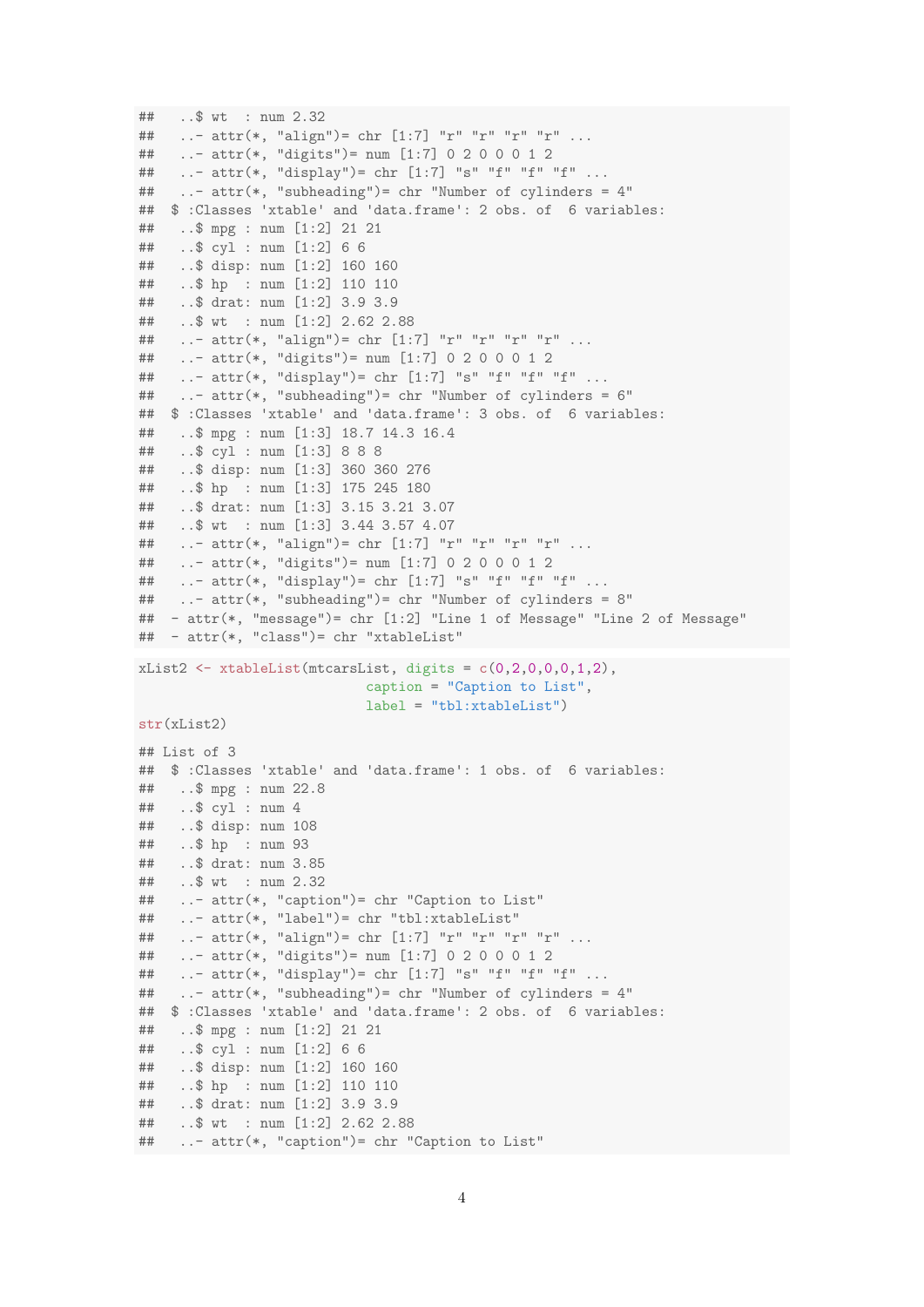```
## ..- attr(*, "label")= chr "tbl:xtableList"
## ..- attr(*, "align")= chr [1:7] "r" "r" "r" "r" ...
## ..- attr(*, "digits")= num [1:7] 0 2 0 0 0 1 2
## ..- attr(*, "display")= chr [1:7] "s" "f" "f" "f" ...
## ..- attr(*, "subheading")= chr "Number of cylinders = 6"
## $ :Classes 'xtable' and 'data.frame': 3 obs. of 6 variables:
## ..$ mpg : num [1:3] 18.7 14.3 16.4
## ..$ cyl : num [1:3] 8 8 8
## ..$ disp: num [1:3] 360 360 276
## ..$ hp : num [1:3] 175 245 180
## ..$ drat: num [1:3] 3.15 3.21 3.07
## ..$ wt : num [1:3] 3.44 3.57 4.07
## ..- attr(*, "caption")= chr "Caption to List"
## ..- attr(*, "label")= chr "tbl:xtableList"
## ...- attr(*, "align") = chr [1:7] "r" "r" "r" "r" ...## ..- attr(*, "digits")= num [1:7] 0 2 0 0 0 1 2
## ..- attr(*, "display")= chr [1:7] "s" "f" "f" "f" ...
## ..- attr(*, "subheading")= chr "Number of cylinders = 8"
## - attr(*, "message")= chr [1:2] "Line 1 of Message" "Line 2 of Message"
## - attr(*, "caption")= chr "Caption to List"
## - attr(*, "label")= chr "tbl:xtableList"
## - attr(*, "class")= chr "xtableList"
```
Further versions with no subheadings, and no message

```
attr(mtcarsList, "subheadings") <- NULL
xList3 <- xtableList(mtcarsList)
str(xList3)
## List of 3
## $ :Classes 'xtable' and 'data.frame': 1 obs. of 6 variables:
## ..$ mpg : num 22.8
## ..$ cyl : num 4
## ..$ disp: num 108
## ..$ hp : num 93
## ..$ drat: num 3.85
## ..$ wt : num 2.32
## ..- attr(*, "align")= chr [1:7] "r" "r" "r" "r" ...
## ..- attr(*, "digits")= num [1:7] 0 2 2 2 2 2 2
## ..- attr(*, "display")= chr [1:7] "s" "f" "f" "f" ...
## $ :Classes 'xtable' and 'data.frame': 2 obs. of 6 variables:
## ..$ mpg : num [1:2] 21 21
## ..$ cyl : num [1:2] 6 6
## ..$ disp: num [1:2] 160 160
## ..$ hp : num [1:2] 110 110
## ..$ drat: num [1:2] 3.9 3.9
## ..$ wt : num [1:2] 2.62 2.88
## ..- attr(*, "align") = chr [1:7] "r" "r" "r" "r" ...## ..- attr(*, "digits")= num [1:7] 0 2 2 2 2 2 2
## ..- attr(*, "display")= chr [1:7] "s" "f" "f" "f" ...
## $ :Classes 'xtable' and 'data.frame': 3 obs. of 6 variables:
## ..$ mpg : num [1:3] 18.7 14.3 16.4
## ..$ cyl : num [1:3] 8 8 8
## ..$ disp: num [1:3] 360 360 276
## ..$ hp : num [1:3] 175 245 180
## ..$ drat: num [1:3] 3.15 3.21 3.07
## ..$ wt : num [1:3] 3.44 3.57 4.07
```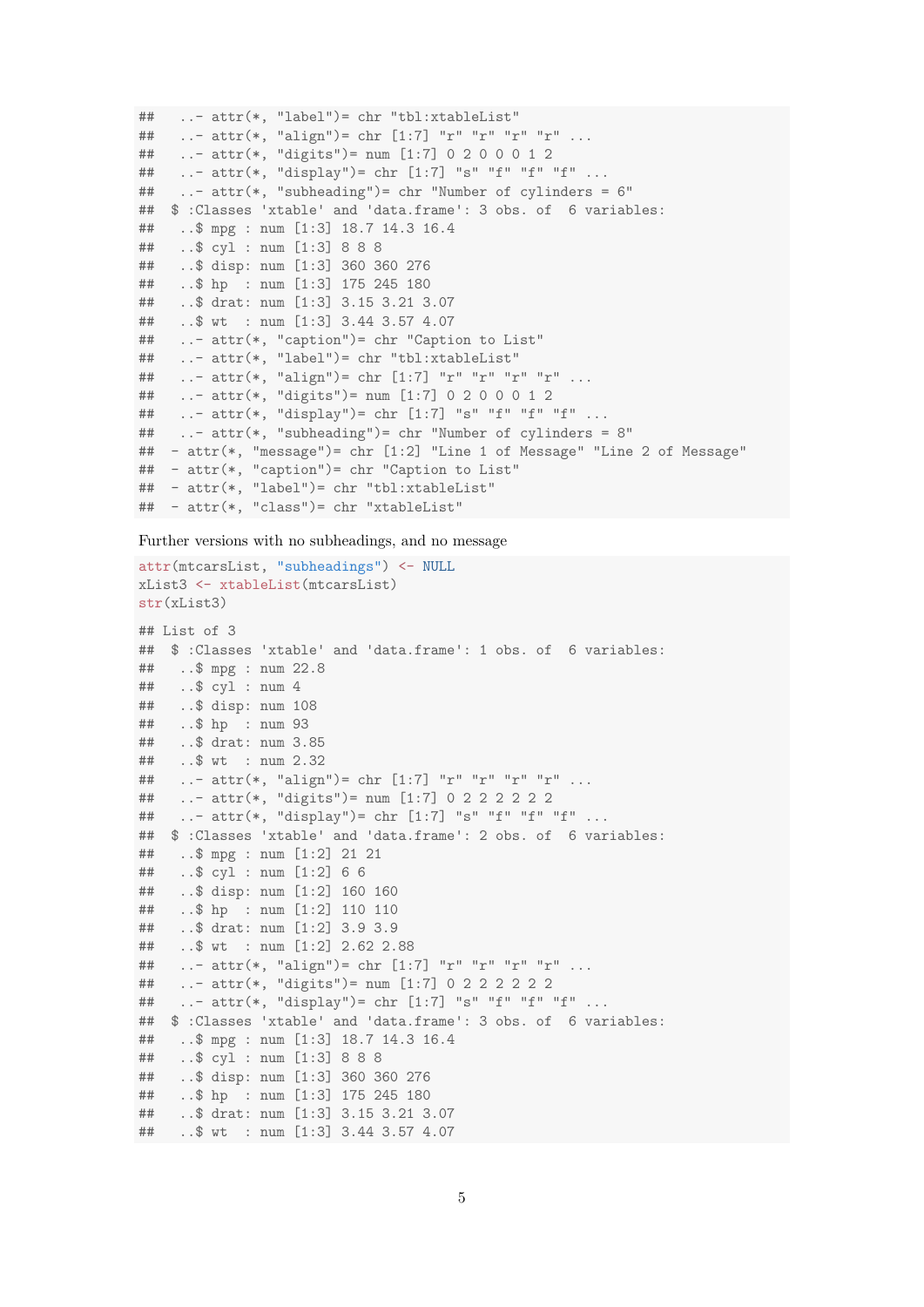```
## ..- attr(*, "align")= chr [1:7] "r" "r" "r" "r" ...
## ..- attr(*, "digits")= num [1:7] 0 2 2 2 2 2 2
    ..- attr(*, "display") = chr [1:7] "s" "f" "f" "f" ...#### - attr(*, "message")= chr [1:2] "Line 1 of Message" "Line 2 of Message"
## - attr(*, "class")= chr "xtableList"
attr(mtcarsList, "message") <- NULL
xList4 <- xtableList(mtcarsList)
str(xList4)\# List of 3
## $ :Classes 'xtable' and 'data.frame': 1 obs. of 6 variables:
##\ldots $ mpg : num 22.8
##\ldots$ cyl : num 4
   \ldots$ disp: num 108
##..$ hp : num 93
##..$ drat: num 3.85
####.5 wt : num 2.32
##..- attr(*, "align") = chr [1:7] "r" "r" "r" "r" .....- attr(*, "digits")= num [1:7] 0 2 2 2 2 2 2
##..- attr(*, "display") = chr [1:7] "s" "f" "f" "f" ...#### $ :Classes 'xtable' and 'data.frame': 2 obs. of 6 variables:
##\ldots$ mpg : num [1:2] 21 21
    ..$ cyl : num [1:2] 6 6
##..$ disp: num [1:2] 160 160
##..$ hp : num [1:2] 110 110
####..$ drat: num [1:2] 3.9 3.9
##..$ wt : num [1:2] 2.62 2.88
    ..- attr(*, "align")= chr [1:7] "r" "r" "r" "r" ...
##..- attr(*, "digits") = num [1:7] 0 2 2 2 2 2 2##..- attr(*, "display") = chr [1:7] "s" "f" "f" "f" ...#### $ :Classes 'xtable' and 'data.frame': 3 obs. of 6 variables:
    .. $ mpg : num [1:3] 18.7 14.3 16.4
####..$ cyl : num [1:3] 8 8 8
##..$ disp: num [1:3] 360 360 276
##\ldots$ hp : num [1:3] 175 245 180
##..$ drat: num [1:3] 3.15 3.21 3.07
    ..$ wt : num [1:3] 3.44 3.57 4.07
##..- attr(*, "align")= chr [1:7] "r" "r" "r" "r" ...
####..- attr(*, "display") = chr [1:7] "s" "f" "f" "f" ...#### - attr(*, "class")= chr "xtableList"
```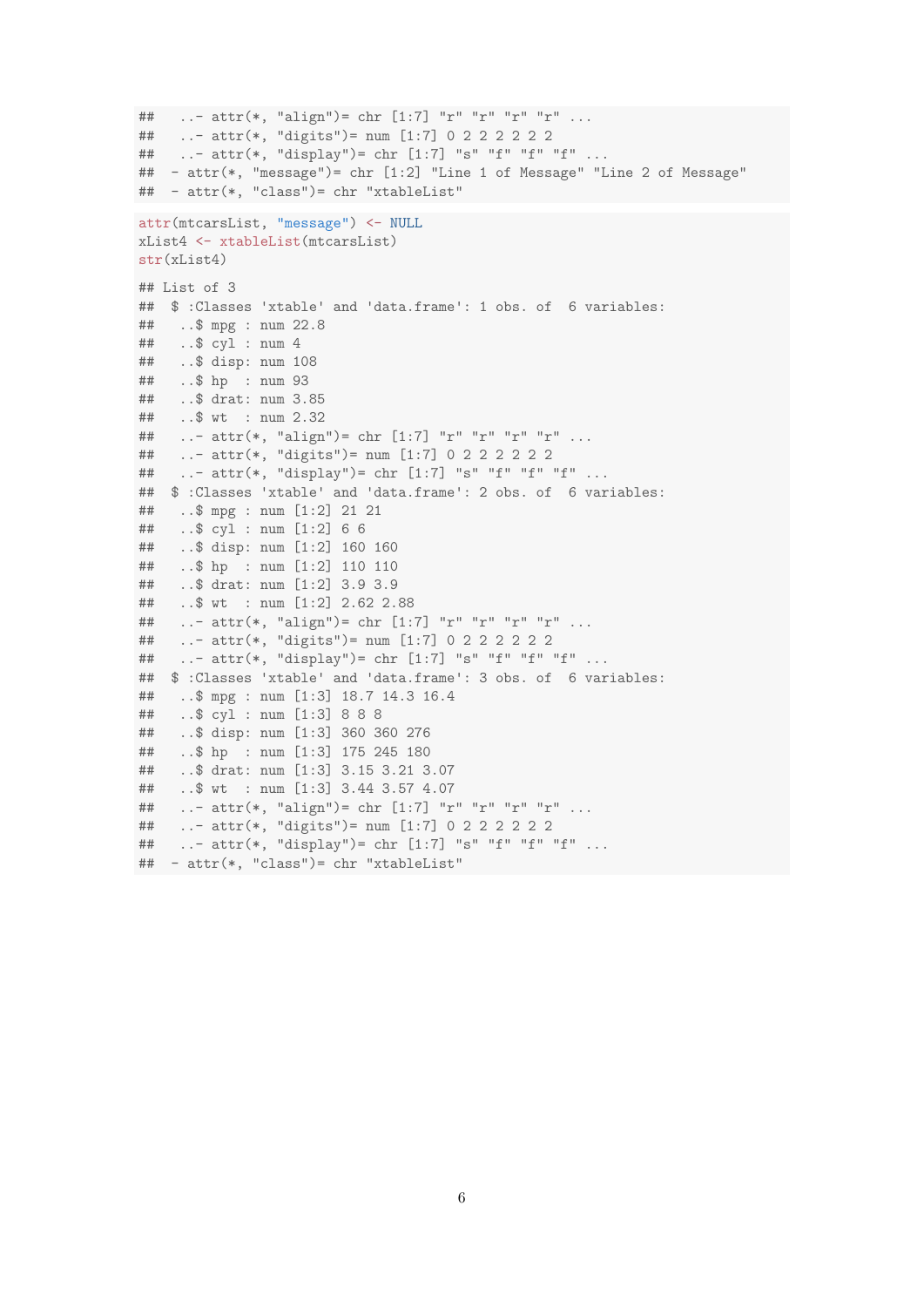### <span id="page-6-0"></span>2 Single Column Names

Print the list of xtable objects with a single header of the column names.

First the default.

### print.xtableList(xList)

|                           | mpg   | cyl  | disp   | hp     | drat | wt   |
|---------------------------|-------|------|--------|--------|------|------|
| Number of cylinders $= 4$ |       |      |        |        |      |      |
| Datsun 710                | 22.80 | 4.00 | 108.00 | 93.00  | 3.85 | 2.32 |
| Number of cylinders $= 6$ |       |      |        |        |      |      |
| Mazda RX4                 | 21.00 | 6.00 | 160.00 | 110.00 | 3.90 | 2.62 |
| Mazda RX4 Wag             | 21.00 | 6.00 | 160.00 | 110.00 | 3.90 | 2.88 |
| Number of cylinders $= 8$ |       |      |        |        |      |      |
| Hornet Sportabout         | 18.70 | 8.00 | 360.00 | 175.00 | 3.15 | 3.44 |
| Duster 360                | 14.30 | 8.00 | 360.00 | 245.00 | 3.21 | 3.57 |
| Merc 450SE                | 16.40 | 8.00 | 275.80 | 180.00 | 3.07 | 4.07 |
| Line 1 of Message         |       |      |        |        |      |      |

Line 2 of Message

Booktabs should work.

print.xtableList(xList, booktabs = TRUE)

|                           | mpg   | cyl  | disp   | hp     | drat | wt   |
|---------------------------|-------|------|--------|--------|------|------|
| Number of cylinders $= 4$ |       |      |        |        |      |      |
| Datsun 710                | 22.80 | 4.00 | 108.00 | 93.00  | 3.85 | 2.32 |
| Number of cylinders $= 6$ |       |      |        |        |      |      |
| Mazda RX4                 | 21.00 | 6.00 | 160.00 | 110.00 | 3.90 | 2.62 |
| Mazda RX4 Wag             | 21.00 | 6.00 | 160.00 | 110.00 | 3.90 | 2.88 |
| Number of cylinders $= 8$ |       |      |        |        |      |      |
| Hornet Sportabout         | 18.70 | 8.00 | 360.00 | 175.00 | 3.15 | 3.44 |
| Duster 360                | 14.30 | 8.00 | 360.00 | 245.00 | 3.21 | 3.57 |
| Merc 450SE                | 16.40 | 8.00 | 275.80 | 180.00 | 3.07 | 4.07 |

Line 1 of Message

Line 2 of Message

With digits being specified.

| print.xtableList(xList1, booktabs = TRUE) |  |
|-------------------------------------------|--|
|-------------------------------------------|--|

|                           | mpg   | cyl | disp | hp  | drat | wt   |
|---------------------------|-------|-----|------|-----|------|------|
| Number of cylinders $= 4$ |       |     |      |     |      |      |
| Datsun 710                | 22.80 | 4   | 108  | 93  | 3.8  | 2.32 |
| Number of cylinders $= 6$ |       |     |      |     |      |      |
| Mazda RX4                 | 21.00 | 6   | 160  | 110 | 3.9  | 2.62 |
| Mazda RX4 Wag             | 21.00 | 6   | 160  | 110 | 3.9  | 2.88 |
| Number of cylinders $= 8$ |       |     |      |     |      |      |
| Hornet Sportabout         | 18.70 | 8   | 360  | 175 | 3.1  | 3.44 |
| Duster 360                | 14.30 | 8   | 360  | 245 | 3.2  | 3.57 |
| Merc 450SE                | 16.40 | 8   | 276  | 180 | 3.1  | 4.07 |

Line 1 of Message

Line 2 of Message

Row and column names, subheadings, and the message can be sanitized.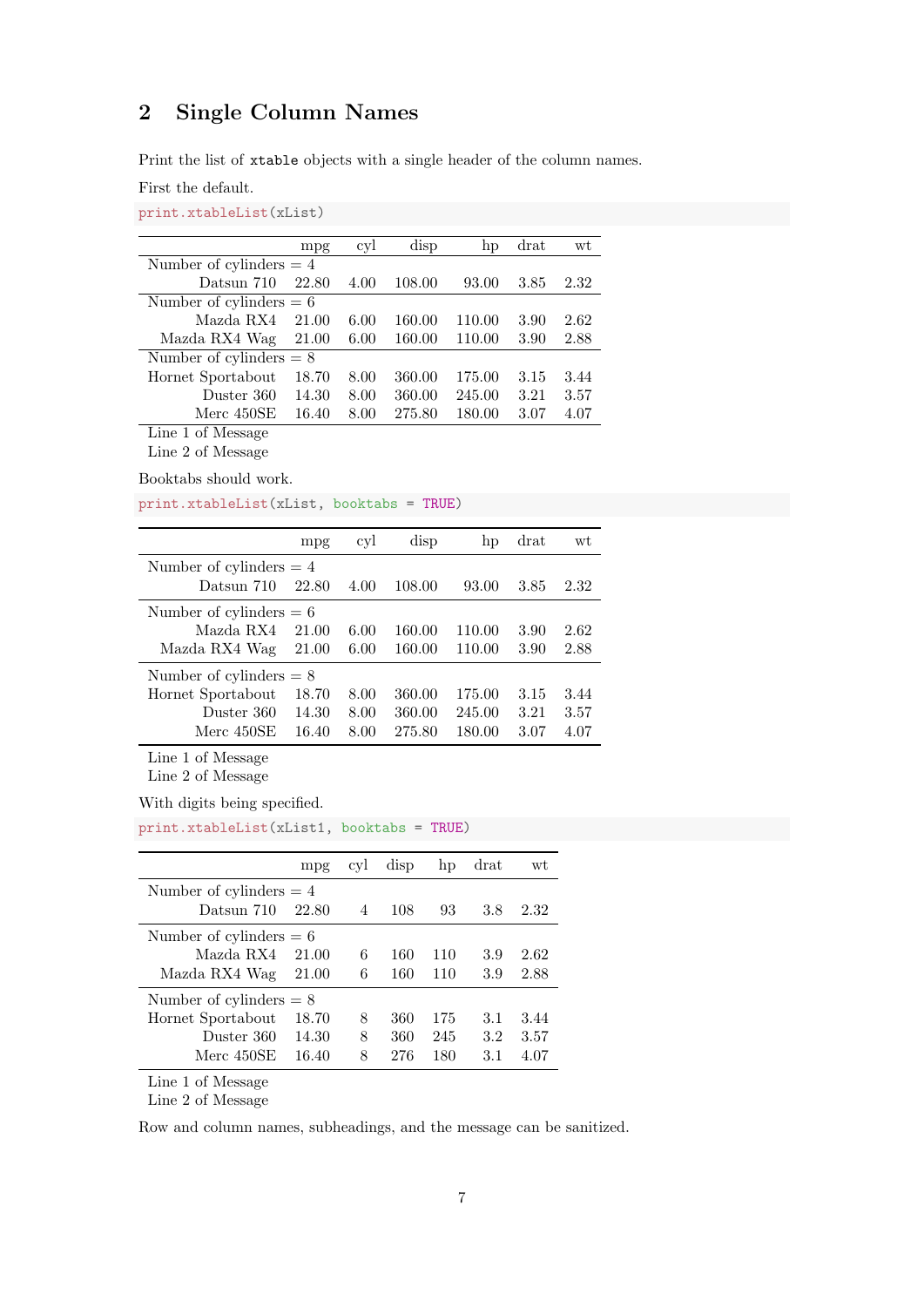```
large \leq function(x){
  paste0('{\\Large{\\bfseries ', x, '}}')
}
italic \leftarrow function(x)paste0('{\\emph{ ', x, '}}')
}
bold \leftarrow function(x)paste0('{\\bfseries ', x, '}')
}
red \leftarrow function(x){
  paste0('{\\color{red} ', x, '}')
}
```

```
print.xtableList(xList,
                 sanitize.rownames.function = italic,
                 sanitize.colnames.function = large,
                sanitize.subheadings.function = bold,
                 sanitize.message.function = red,
                booktabs = TRUE)
```

|                           | mpg   |      | cyl disp | hp     | $\bm{{\rm drat}}$ | wt   |
|---------------------------|-------|------|----------|--------|-------------------|------|
| Number of cylinders $= 4$ |       |      |          |        |                   |      |
| Datsun 710                | 22.80 | 4.00 | 108.00   | 93.00  | 3.85              | 2.32 |
| Number of cylinders $= 6$ |       |      |          |        |                   |      |
| Mazda RX4                 | 21.00 | 6.00 | 160.00   | 110.00 | 3.90              | 2.62 |
| Mazda RX4 Wag             | 21.00 | 6.00 | 160.00   | 110.00 | 3.90              | 2.88 |
| Number of cylinders $= 8$ |       |      |          |        |                   |      |
| Hornet Sportabout         | 18.70 | 8.00 | 360.00   | 175.00 | 3.15              | 3.44 |
| Duster 360                | 14.30 | 8.00 | 360.00   | 245.00 | 3.21              | 3.57 |
| Merc 450SE                | 16.40 | 8.00 | 275.80   | 180.00 | 3.07              | 4.07 |

Line 1 of Message

Line 2 of Message

A label and caption can be added.

print.xtableList(xList2, floating = TRUE)

|                           | mpg   | cyl | disp | hp  | drat | wt   |
|---------------------------|-------|-----|------|-----|------|------|
| Number of cylinders $= 4$ |       |     |      |     |      |      |
| Datsun 710                | 22.80 | 4   | 108  | 93  | 3.8  | 2.32 |
| Number of cylinders $= 6$ |       |     |      |     |      |      |
| Mazda RX4                 | 21.00 | 6   | 160  | 110 | 3.9  | 2.62 |
| Mazda RX4 Wag             | 21.00 | 6   | 160  | 110 | 3.9  | 2.88 |
| Number of cylinders $= 8$ |       |     |      |     |      |      |
| Hornet Sportabout         | 18.70 | 8   | 360  | 175 | 3.1  | 3.44 |
| Duster 360                | 14.30 | 8   | 360  | 245 | 3.2  | 3.57 |
| Merc 450SE                | 16.40 | 8   | 276  | 180 | 3.1  | 4.07 |
| Line 1 of Message         |       |     |      |     |      |      |

Line 2 of Message

Table 1: Caption to List

Rotated column names?

print.xtableList(xList, rotate.colnames = TRUE)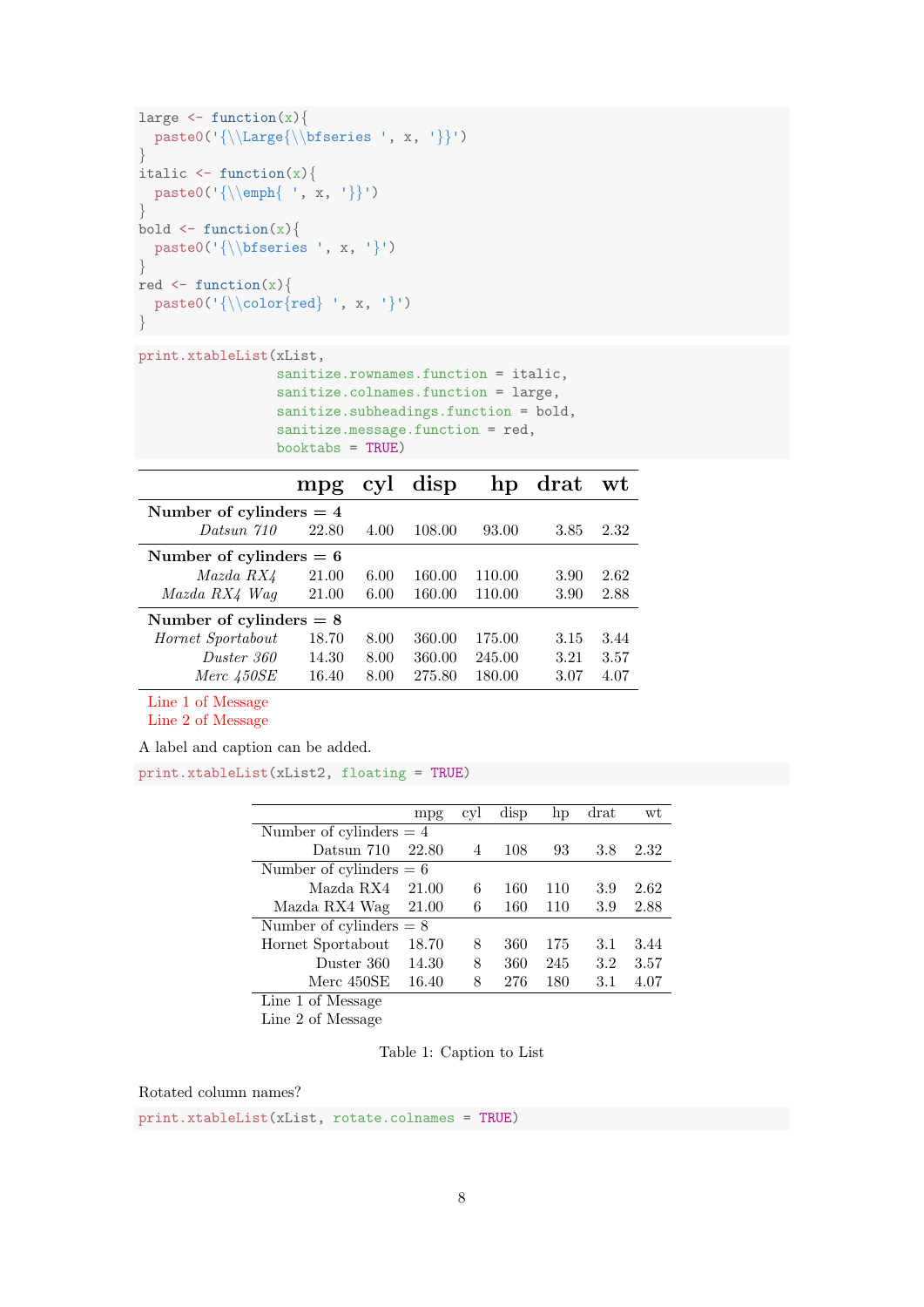|                           | mpg   | $E_{\rm D}$ | disp   | 요      | drat | wt   |  |
|---------------------------|-------|-------------|--------|--------|------|------|--|
| Number of cylinders $= 4$ |       |             |        |        |      |      |  |
| Datsun 710                | 22.80 | 4.00        | 108.00 | 93.00  | 3.85 | 2.32 |  |
| Number of cylinders $= 6$ |       |             |        |        |      |      |  |
| Mazda RX4                 | 21.00 | 6.00        | 160.00 | 110.00 | 3.90 | 2.62 |  |
| Mazda RX4 Wag             | 21.00 | 6.00        | 160.00 | 110.00 | 3.90 | 2.88 |  |
| Number of cylinders $= 8$ |       |             |        |        |      |      |  |
| Hornet Sportabout         | 18.70 | 8.00        | 360.00 | 175.00 | 3.15 | 3.44 |  |
| Duster 360                | 14.30 | 8.00        | 360.00 | 245.00 | 3.21 | 3.57 |  |
| Merc 450SE                | 16.40 | 8.00        | 275.80 | 180.00 | 3.07 | 4.07 |  |
| Line 1 of Message         |       |             |        |        |      |      |  |

Line 2 of Message

No subheadings?

print.xtableList(xList3)

|                                       | mpg   | <sub>cy</sub> l | disp   | hp     | drat | wt   |
|---------------------------------------|-------|-----------------|--------|--------|------|------|
| Datsun 710                            | 22.80 | 4.00            | 108.00 | 93.00  | 3.85 | 2.32 |
| Mazda RX4                             | 21.00 | 6.00            | 160.00 | 110.00 | 3.90 | 2.62 |
| Mazda RX4 Wag                         | 21.00 | 6.00            | 160.00 | 110.00 | 3.90 | 2.88 |
| Hornet Sportabout                     | 18.70 | 8.00            | 360.00 | 175.00 | 3.15 | 3.44 |
| Duster 360                            | 14.30 | 8.00            | 360.00 | 245.00 | 3.21 | 3.57 |
| Merc $450SE$                          | 16.40 | 8.00            | 275.80 | 180.00 | 3.07 | 4.07 |
| $c \rightarrow r$<br><b>T</b> .<br>и. |       |                 |        |        |      |      |

Line 1 of Message Line 2 of Message

No message?

print.xtableList(xList4)

|                   | mpg   | <sub>cy</sub> l | disp   | hp     | drat | wt   |
|-------------------|-------|-----------------|--------|--------|------|------|
| Datsun 710        | 22.80 | 4.00            | 108.00 | 93.00  | 3.85 | 2.32 |
| Mazda RX4         | 21.00 | 6.00            | 160.00 | 110.00 | 3.90 | 2.62 |
| Mazda RX4 Wag     | 21.00 | 6.00            | 160.00 | 110.00 | 3.90 | 2.88 |
| Hornet Sportabout | 18.70 | 8.00            | 360.00 | 175.00 | 3.15 | 3.44 |
| Duster 360        | 14.30 | 8.00            | 360.00 | 245.00 | 3.21 | 3.57 |
| Merc 450SE        | 16.40 | 8.00            | 275.80 | 180.00 | 3.07 | 4.07 |

### <span id="page-8-0"></span>3 Multiple Column Names

Print the list of xtable objects with multiple headers of the column names.

First the default with multiple column name headers.

print.xtableList(xList, colnames.format = "multiple")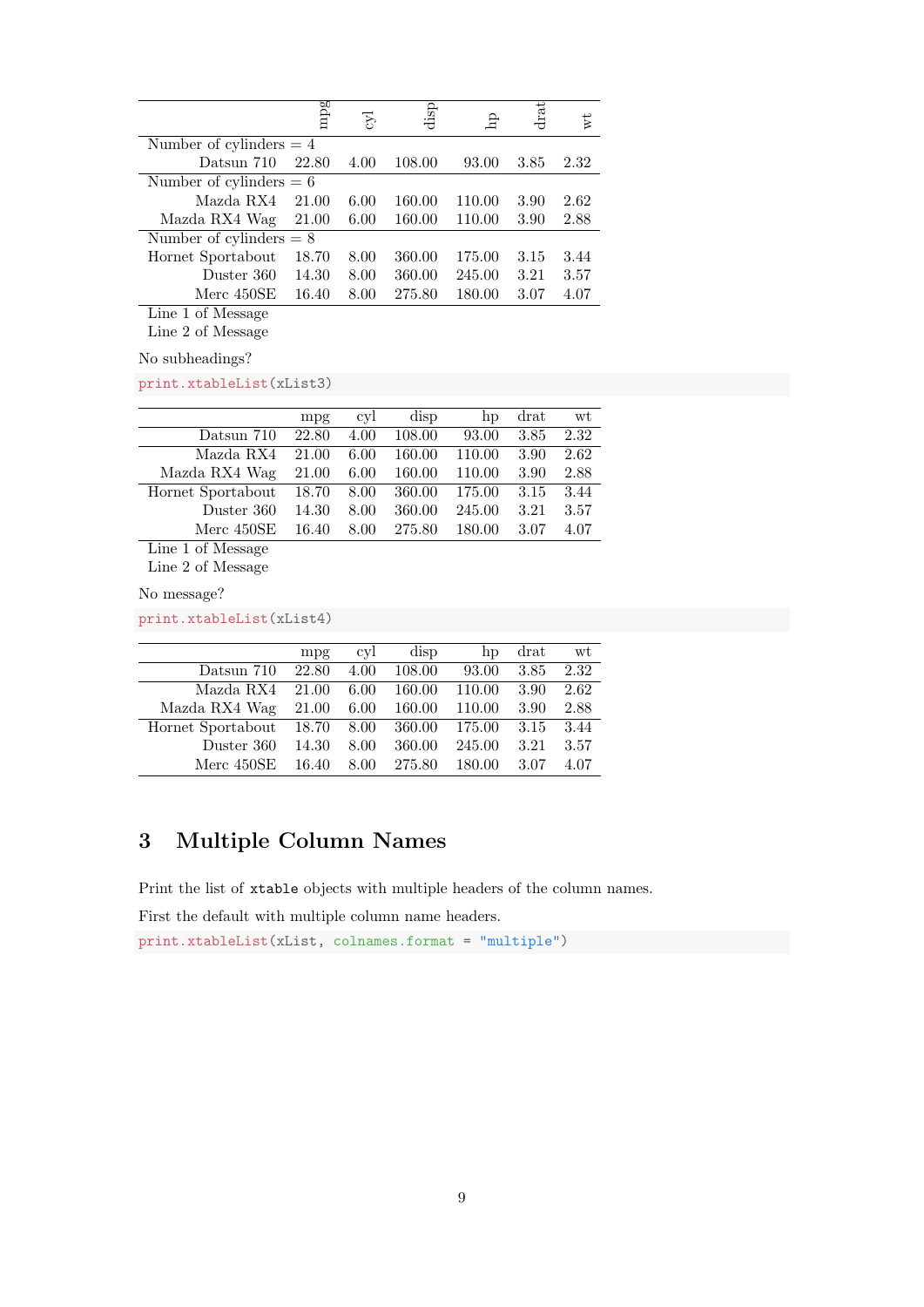| Number of cylinders $= 4$                             |                    |      |                                       |        |          |                     |  |  |  |  |  |  |
|-------------------------------------------------------|--------------------|------|---------------------------------------|--------|----------|---------------------|--|--|--|--|--|--|
|                                                       | mpg                | cyl  | disp                                  | hp     | drat     | wt                  |  |  |  |  |  |  |
| Datsun 710                                            | 22.80              | 4.00 | 108.00                                | 93.00  | 3.85     | 2.32                |  |  |  |  |  |  |
|                                                       |                    |      |                                       |        |          |                     |  |  |  |  |  |  |
| Number of cylinders $= 6$                             |                    |      |                                       |        |          |                     |  |  |  |  |  |  |
|                                                       | mpg                | cyl  | disp                                  | hp     | drat     | $\operatorname{wt}$ |  |  |  |  |  |  |
| Mazda RX4                                             | $\overline{21.00}$ | 6.00 | 160.00                                | 110.00 | 3.90     | 2.62                |  |  |  |  |  |  |
| Mazda RX4 Wag                                         | 21.00              | 6.00 | 160.00                                | 110.00 | 3.90     | 2.88                |  |  |  |  |  |  |
| Number of cylinders $= 8$                             |                    |      |                                       |        |          |                     |  |  |  |  |  |  |
|                                                       |                    |      |                                       |        |          |                     |  |  |  |  |  |  |
|                                                       | mpg                | cyl  | disp                                  | hp     | drat     | wt                  |  |  |  |  |  |  |
| Hornet Sportabout                                     | 18.70              | 8.00 | 360.00                                | 175.00 | 3.15     | 3.44                |  |  |  |  |  |  |
| Duster 360                                            | 14.30              | 8.00 | 360.00                                | 245.00 | 3.21     | 3.57                |  |  |  |  |  |  |
| Merc 450SE                                            | 16.40              | 8.00 | 275.80                                | 180.00 | 3.07     | 4.07                |  |  |  |  |  |  |
| Line 1 of Message                                     |                    |      |                                       |        |          |                     |  |  |  |  |  |  |
| Line 2 of Message                                     |                    |      |                                       |        |          |                     |  |  |  |  |  |  |
| Using booktabs:                                       |                    |      |                                       |        |          |                     |  |  |  |  |  |  |
| print.xtableList(xList, colnames.format = "multiple", |                    |      |                                       |        |          |                     |  |  |  |  |  |  |
|                                                       | booktabs = $TRUE)$ |      |                                       |        |          |                     |  |  |  |  |  |  |
| Number of cylinders $= 4$                             |                    |      |                                       |        |          |                     |  |  |  |  |  |  |
|                                                       | mpg                | cyl  | disp                                  | hp     | drat     | wt                  |  |  |  |  |  |  |
| Datsun 710                                            | 22.80              | 4.00 | 108.00                                | 93.00  | 3.85     | 2.32                |  |  |  |  |  |  |
|                                                       |                    |      |                                       |        |          |                     |  |  |  |  |  |  |
| Number of cylinders $= 6$                             |                    |      |                                       |        |          |                     |  |  |  |  |  |  |
|                                                       | mpg                | cyl  | disp                                  | hp     | drat     | wt                  |  |  |  |  |  |  |
| Mazda RX4                                             | 21.00              | 6.00 | 160.00                                | 110.00 | 3.90     | 2.62                |  |  |  |  |  |  |
| Mazda RX4 Wag                                         | 21.00              | 6.00 | 160.00                                | 110.00 | 3.90     | 2.88                |  |  |  |  |  |  |
|                                                       |                    |      |                                       |        |          |                     |  |  |  |  |  |  |
| Number of cylinders $= 8$                             |                    |      |                                       |        |          |                     |  |  |  |  |  |  |
|                                                       | mpg                | cyl  | disp                                  | hp     | drat     | wt                  |  |  |  |  |  |  |
| Hornet Sportabout                                     | 18.70              | 8.00 | 360.00                                | 175.00 | 3.15     | 3.44                |  |  |  |  |  |  |
| Duster 360                                            | 14.30              | 8.00 | 360.00                                | 245.00 | $3.21\,$ | 3.57                |  |  |  |  |  |  |
| Merc 450SE                                            | 16.40              | 8.00 | 275.80                                | 180.00 | 3.07     | 4.07                |  |  |  |  |  |  |
| Line 1 of Message                                     |                    |      |                                       |        |          |                     |  |  |  |  |  |  |
| Line 2 of Message                                     |                    |      |                                       |        |          |                     |  |  |  |  |  |  |
| With sanitization.                                    |                    |      |                                       |        |          |                     |  |  |  |  |  |  |
| print.xtableList(xList, colnames.format = "multiple", |                    |      |                                       |        |          |                     |  |  |  |  |  |  |
|                                                       |                    |      | sanitize.rownames.function = italic,  |        |          |                     |  |  |  |  |  |  |
|                                                       |                    |      | sanitize.colnames.function = large,   |        |          |                     |  |  |  |  |  |  |
|                                                       |                    |      | sanitize.subheadings.function = bold, |        |          |                     |  |  |  |  |  |  |
|                                                       |                    |      | sanitize.message.function = red,      |        |          |                     |  |  |  |  |  |  |
|                                                       | booktabs = $TRUE)$ |      |                                       |        |          |                     |  |  |  |  |  |  |
|                                                       |                    |      |                                       |        |          |                     |  |  |  |  |  |  |
|                                                       |                    |      |                                       |        |          |                     |  |  |  |  |  |  |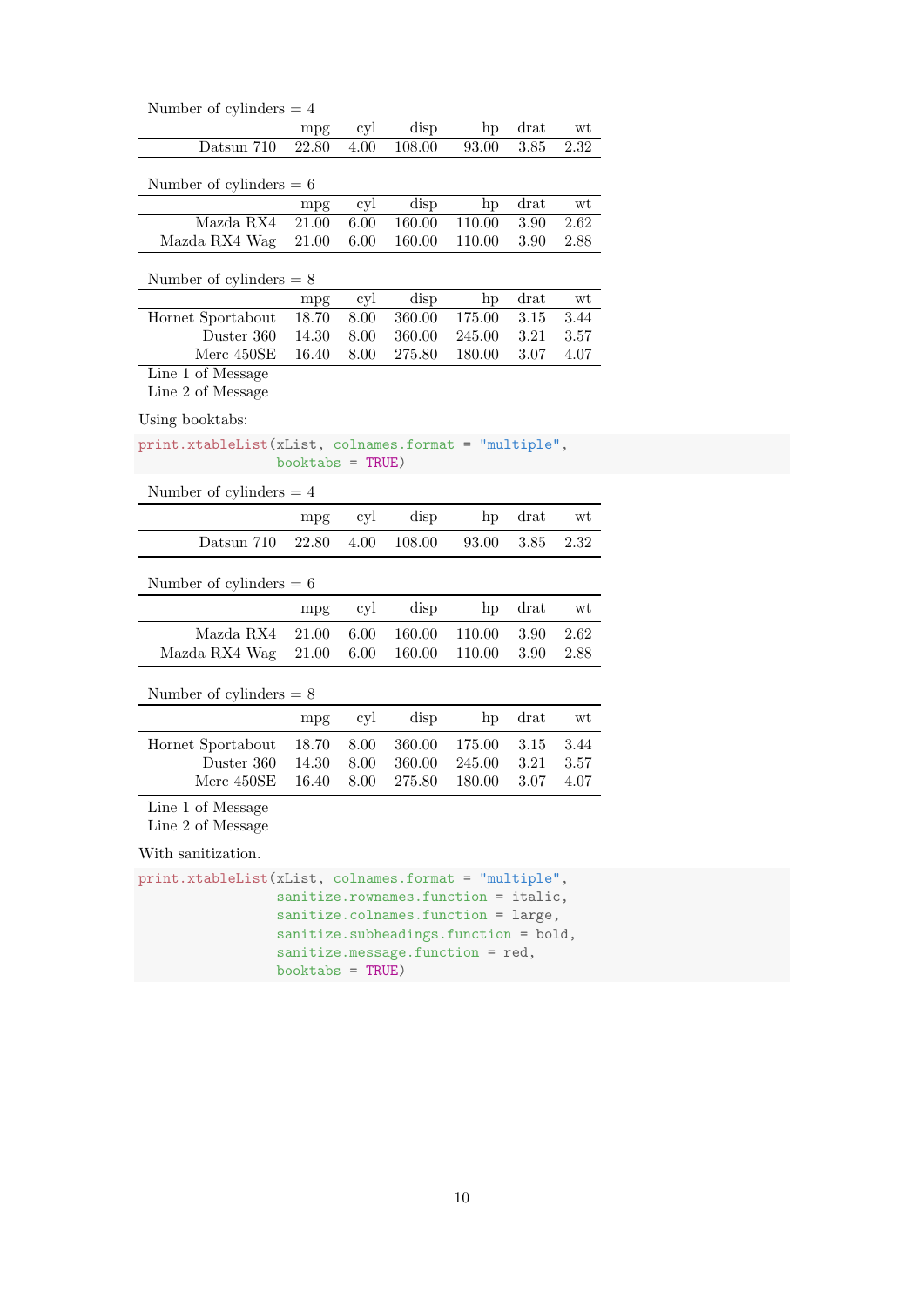| Number of cylinders $= 4$ |                           |      |        |        |      |      |  |  |
|---------------------------|---------------------------|------|--------|--------|------|------|--|--|
|                           | mpg                       | cyl  | disp   | hp     | drat | wt   |  |  |
| Datsun 710                | 22.80                     | 4.00 | 108.00 | 93.00  | 3.85 | 2.32 |  |  |
| Number of cylinders $= 6$ |                           |      |        |        |      |      |  |  |
|                           | mpg                       | cyl  | disp   | hp     | drat | wt   |  |  |
| Mazda RX4                 | 21.00                     | 6.00 | 160.00 | 110.00 | 3.90 | 2.62 |  |  |
| Mazda RX4 Wag             | 21.00                     | 6.00 | 160.00 | 110.00 | 3.90 | 2.88 |  |  |
|                           | Number of cylinders $= 8$ |      |        |        |      |      |  |  |
|                           | mpg                       | cyl  | disp   | hp     | drat | wt   |  |  |
| Hornet Sportabout         | 18.70                     | 8.00 | 360.00 | 175.00 | 3.15 | 3.44 |  |  |
| Duster 360                | 14.30                     | 8.00 | 360.00 | 245.00 | 3.21 | 3.57 |  |  |
| Merc 450SE                | 16.40                     | 8.00 | 275.80 | 180.00 | 3.07 | 4.07 |  |  |

Line 1 of Message

Line 2 of Message

A label and caption can be added.

print.xtableList(xList2, colnames.format = "multiple", floating = TRUE)

| Number of cylinders $= 4$ |       |     |      |     |        |      |  |
|---------------------------|-------|-----|------|-----|--------|------|--|
|                           | mpg   | cyl | disp | hp  | $drat$ | wt   |  |
| Datsun 710                | 22.80 | 4   | 108  | 93  | 3.8    | 2.32 |  |
| Number of cylinders $= 6$ |       |     |      |     |        |      |  |
|                           | mpg   | cyl | disp | hp  | drat   | wt   |  |
| Mazda RX4                 | 21.00 | 6   | 160  | 110 | 3.9    | 2.62 |  |
| Mazda RX4 Wag             | 21.00 | 6   | 160  | 110 | 3.9    | 2.88 |  |
| Number of cylinders $= 8$ |       |     |      |     |        |      |  |
|                           | mpg   | cyl | disp | hp  | $drat$ | wt   |  |
| Hornet Sportabout         | 18.70 | 8   | 360  | 175 | 3.1    | 3.44 |  |
| Duster 360                | 14.30 | 8   | 360  | 245 | 3.2    | 3.57 |  |
| Merc 450SE                | 16.40 | 8   | 276  | 180 | 3.1    | 4.07 |  |
| Line 1 of Message         |       |     |      |     |        |      |  |

Line 2 of Message

Table 2: Caption to List

Rotated column names?

print.xtableList(xList, colnames.format = "multiple", rotate.colnames = TRUE)